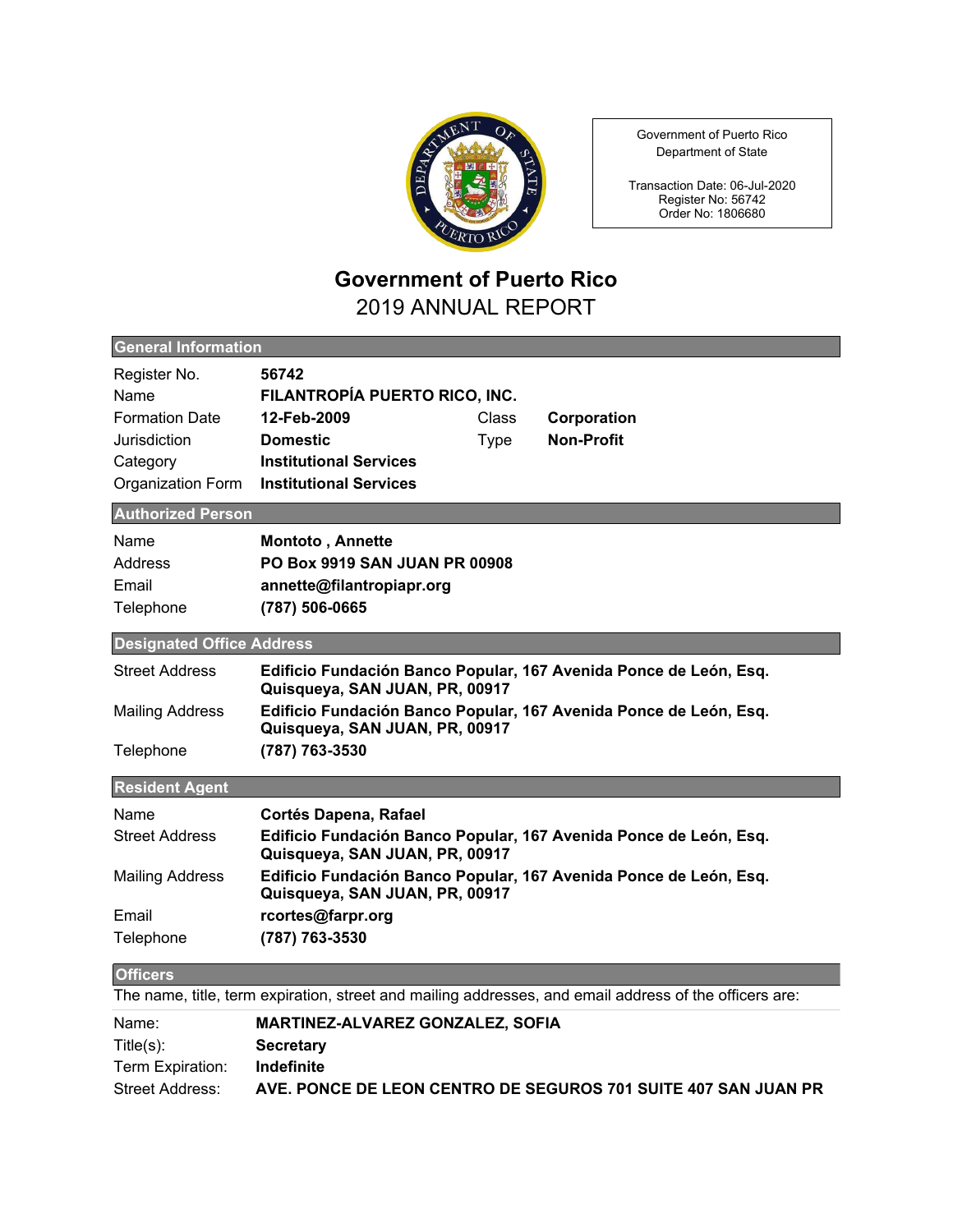| <b>Mailing Address:</b><br>Email:<br>Name: | 00907<br>AVE. PONCE DE LEON CENTRO DE SEGUROS 701 SUITE 407 SAN JUAN PR<br>00907<br>sofia@titinpr.org<br>Pagan, Glenisse |
|--------------------------------------------|--------------------------------------------------------------------------------------------------------------------------|
| Title(s):                                  | <b>Other (Executive Director)</b>                                                                                        |
| Term Expiration:                           | Indefinite                                                                                                               |
| <b>Street Address:</b>                     | PO Box 9919 SAN JUAN PR 00908                                                                                            |
| Mailing Address:                           | <b>PO Box 9919 SAN JUAN PR 00908</b>                                                                                     |
| Email:                                     | glenisse@filantropiapr.org                                                                                               |
| Name:                                      | POLHAMUS LOPEZ, BEATRIZ                                                                                                  |
| $Title(s)$ :                               | <b>President</b>                                                                                                         |
| Term Expiration:                           | Indefinite                                                                                                               |
| <b>Street Address:</b>                     | <b>VILLA VERDE D3 CALLE C GUAYNABO PR 00966</b>                                                                          |
| Mailing Address:                           | <b>VILLA VERDE D3 CALLE C GUAYNABO PR 00966</b>                                                                          |
| Email:                                     | beatriz.polhamus@popular.com                                                                                             |
| Name:                                      | LOPEZ, LAURA                                                                                                             |
| Title(s):                                  | <b>Other (Member)</b>                                                                                                    |
| Term Expiration:                           | Indefinite                                                                                                               |
| <b>Street Address:</b>                     | Condominio El Faro Apto 201 Calle Aboy 603 SAN JUAN PR 00907                                                             |
| <b>Mailing Address:</b>                    | Condominio El Faro Apto 201 Calle Aboy 603 SAN JUAN PR 00907                                                             |
| Email:                                     | llopez@farpr.org                                                                                                         |
| Name:                                      | <b>Rodriguez, Carlos</b>                                                                                                 |
| Title(s):                                  | <b>Treasurer</b>                                                                                                         |
| Term Expiration:                           | Indefinite                                                                                                               |
| <b>Street Address:</b>                     | PO Box 16699 SAN JUAN PR 00908-6699                                                                                      |
| Mailing Address:                           | PO Box 16699 SAN JUAN PR 00908-6699                                                                                      |
| Email:                                     | crodriguez@flamboyanfoundation.org                                                                                       |
| Name:                                      | <b>COLON TARRATS, NELSON</b>                                                                                             |
| $Title(s)$ :                               | Other (Member)                                                                                                           |
| Term Expiration:                           | Indefinite                                                                                                               |
| <b>Street Address:</b>                     | CALLE 61 BA 2 HILL MANSIONS SAN JUAN PR 00926                                                                            |
| Mailing Address:                           | <b>CALLE 61 BA 2 HILL MANSIONS SAN JUAN PR 00926</b>                                                                     |
| Email:                                     | nicolon@fcpr.org                                                                                                         |
| Name:                                      | <b>MIRANDA MARTINEZ, LOURDES R</b>                                                                                       |
| Title(s):                                  | <b>Other (Member)</b>                                                                                                    |
| Term Expiration:                           | Indefinite                                                                                                               |
| <b>Street Address:</b>                     | 51 KINGS COURT APTO 4B SAN JUAN PR 00911                                                                                 |
| Mailing Address:                           | 51 KINGS COURT APTO 4B SAN JUAN PR 00911                                                                                 |
| Email:                                     | lourdesrmiranda@gmail.com                                                                                                |
| Name:                                      | Hertell, Alexandra                                                                                                       |
| Title(s):                                  | <b>Vice president</b>                                                                                                    |
| Term Expiration:                           | Indefinite                                                                                                               |